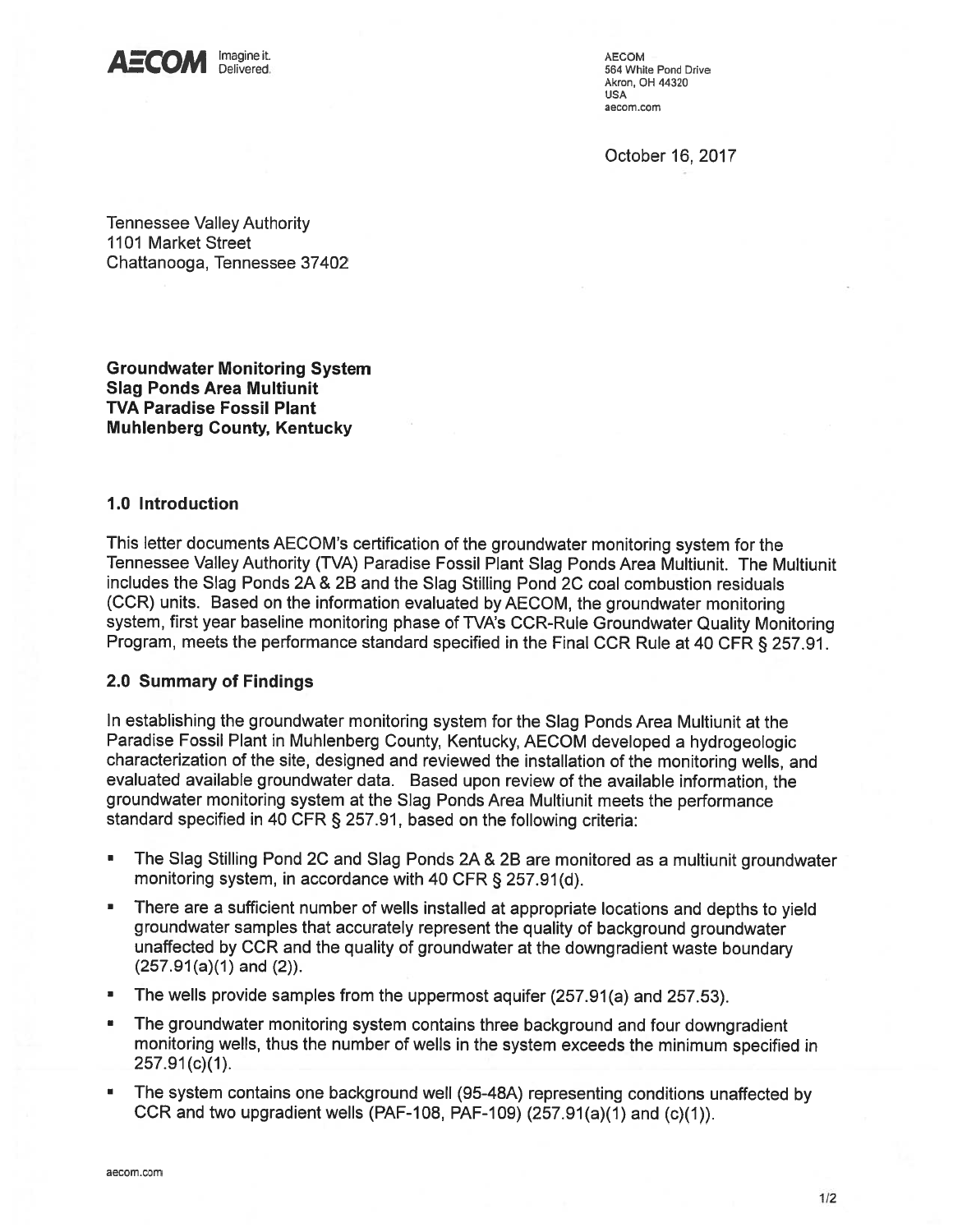

- $\blacksquare$ The system contains four downgradient wells (95-47C, PAF-110, PAF-112, PAF-113) monitoring groundwater near the waste boundary (257.91(a)(2) and (c)(1)).
- The system includes additional wells beyond the minimum requirements as needed to meet the performance standard  $(257.91(c)(2))$ .
- Wells are constructed appropriately (257.91(e)).

## 3.0 Qualified Professional Engineer Certification

I, Nicholas Golden, being a Registered Professional Engineer in good standing in the State of Kentucky do hereby certify, to the best of my knowledge, information, and belief that the information contained in this certification is prepared in accordance with the accepted practice of engineering; that the information contained herein is accurate as of the date of my signature below; and that the design and construction of the groundwater monitoring system as described above meets the requirements of 40 CFR § 257.91. Opinions relating to environmental. geologic, and hydrogeologic conditions or other estimates are based on available data; actual conditions may vary from those encountered at the times and locations where data are obtained. despite the use of due care.

SIGNATURE: Watch

PRINTED NAME: Nicholas Golden, PE

**ADDRESS: AECOM** 564 White Pond Drive Akron, OH 44320

TELEPHONE: 330-800-2769

Attachments:

**CCR Rule Monitoring System Plan** Table 1 – Well Construction Information

DATE:  $10/10/17$ 

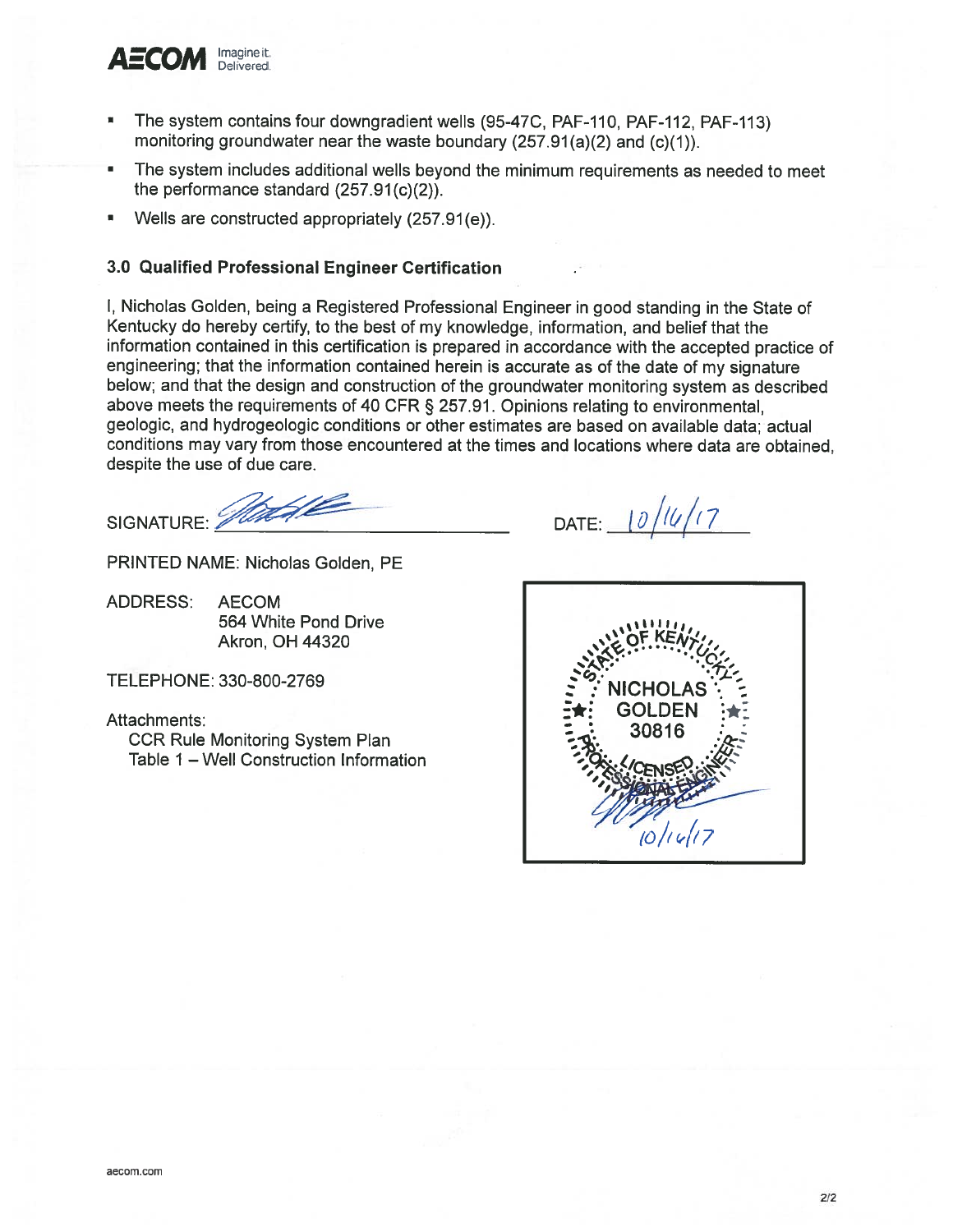